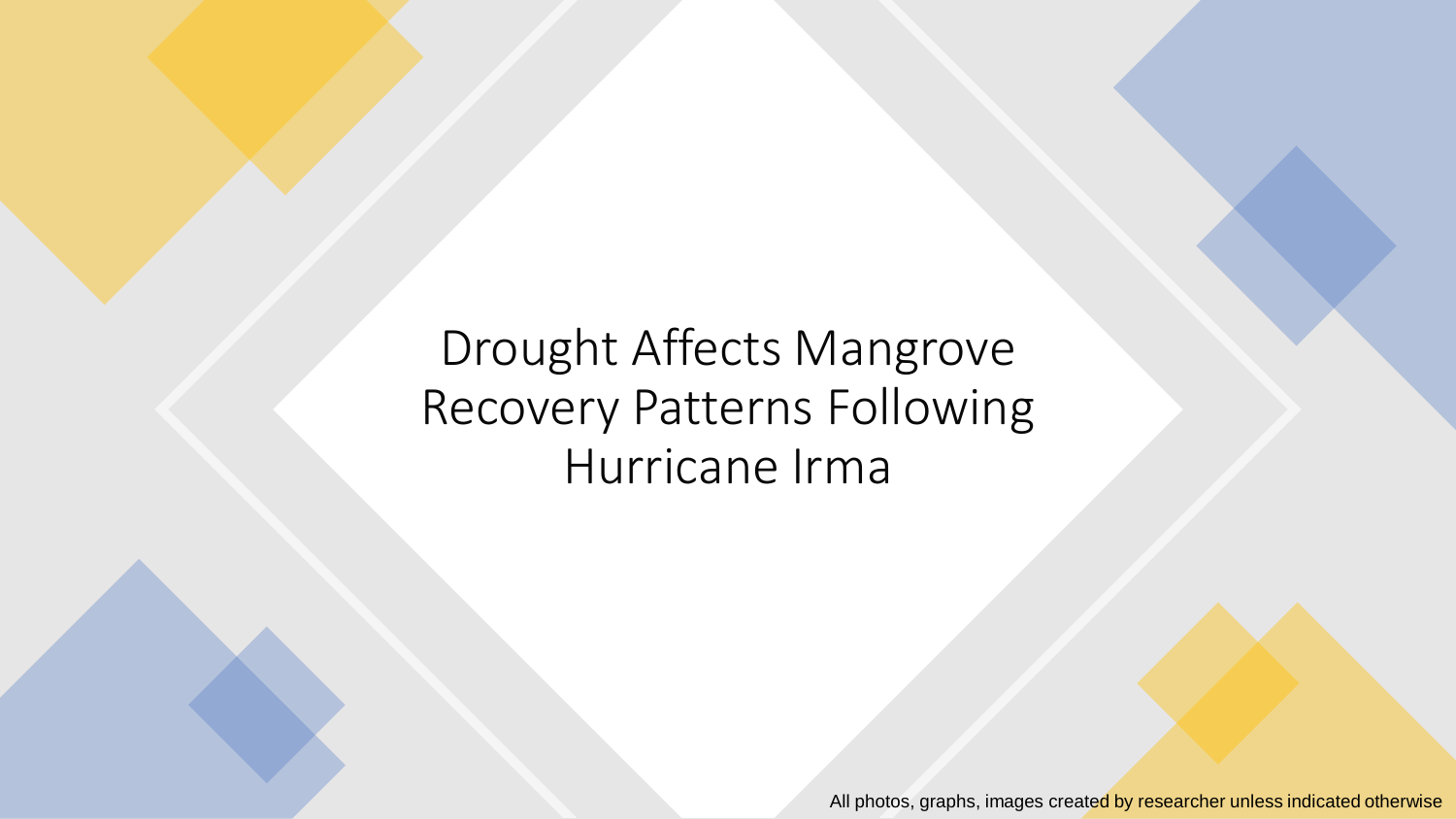### Motivation

- Mangroves buffer cyclone impacts as they resprout and recover rapidly
- This resilience can be compromised when compounded with drought
- Caribbean mangroves experiencing drought followed by Hurricane Irma in 2017 provided conditions to study recovery patterns of dually impacted areas
- Joint drought and cyclone impacts have **not** been investigated in mangroves



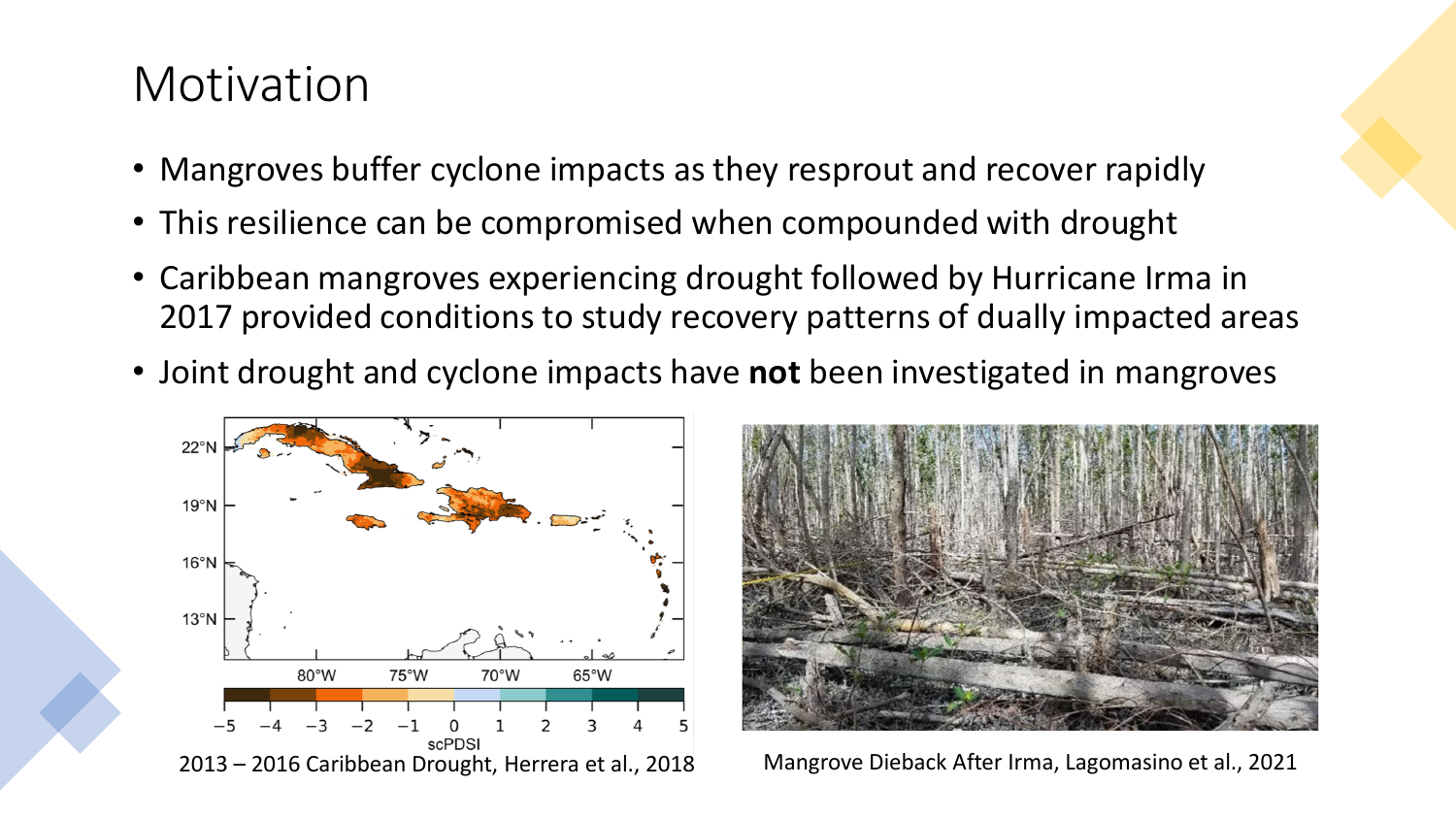## **Objectives**

### **How did drought influence mangrove response and recovery to Hurricane Irma?**

- 1. Quantify 2017 areal extent and benchmark against 2001 2016
- 2. Temporal dynamics
	- Determine onset of change within 2017 season
	- Differentiate between different types of damage
- 3. Recovery patterns
	- Does drought influence rate of recovery? How?
	- Will some types of areas never recover? What types?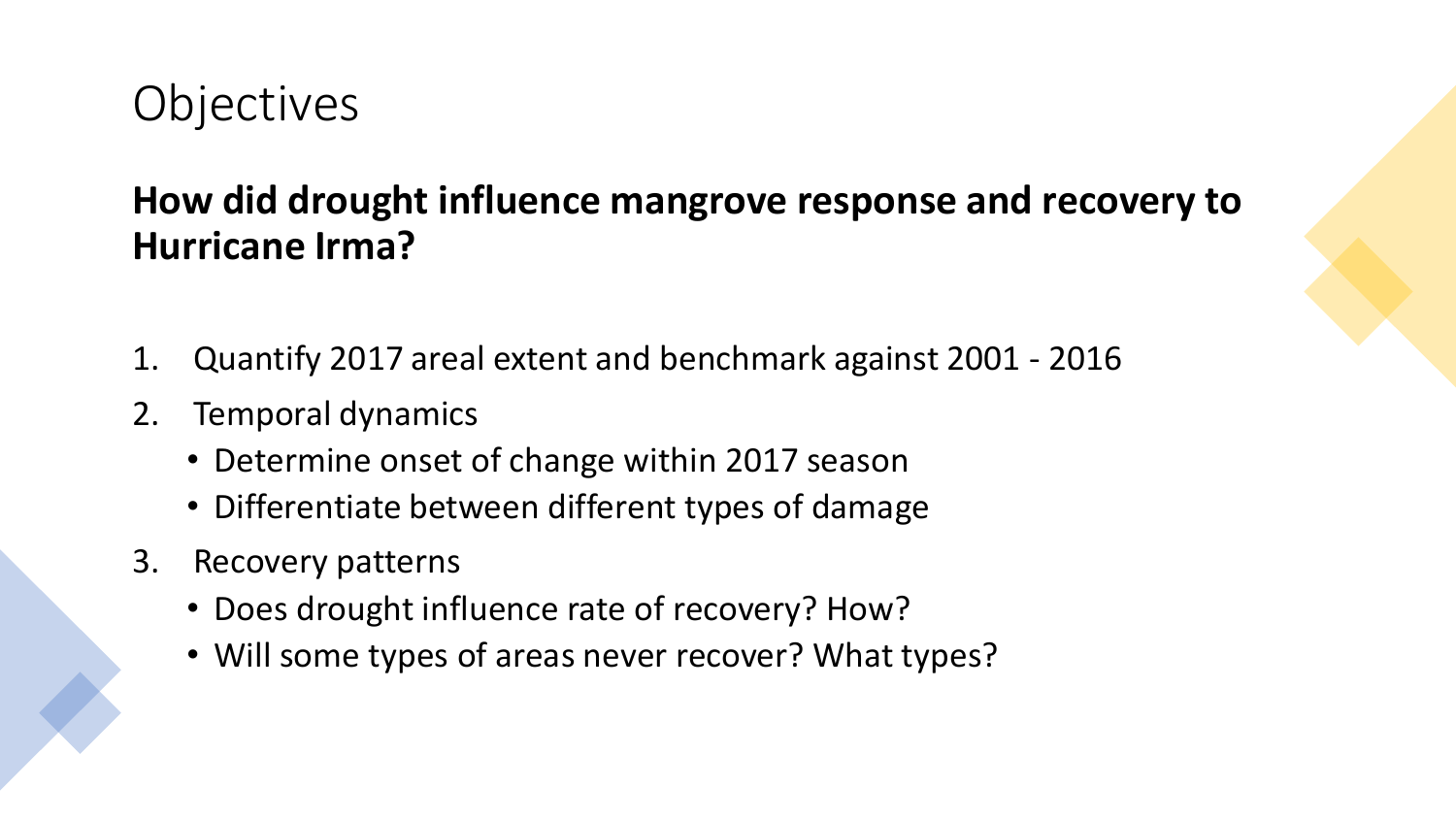## Pre and Post Storm Mosaic

- Landsat 7 ETM+ and Landsat 8 OLI data
	- Pre-processed to surface reflectance and masked for clouds
	- Harmonized to account for differences in the sensor specifications
- Normalized Difference Vegetation Index (NDVI) calculated for each image
- Two reference maps (median mosaics) derived from time series

$$
NDVI = \frac{(NIR - Red)}{(NIR + Red)}
$$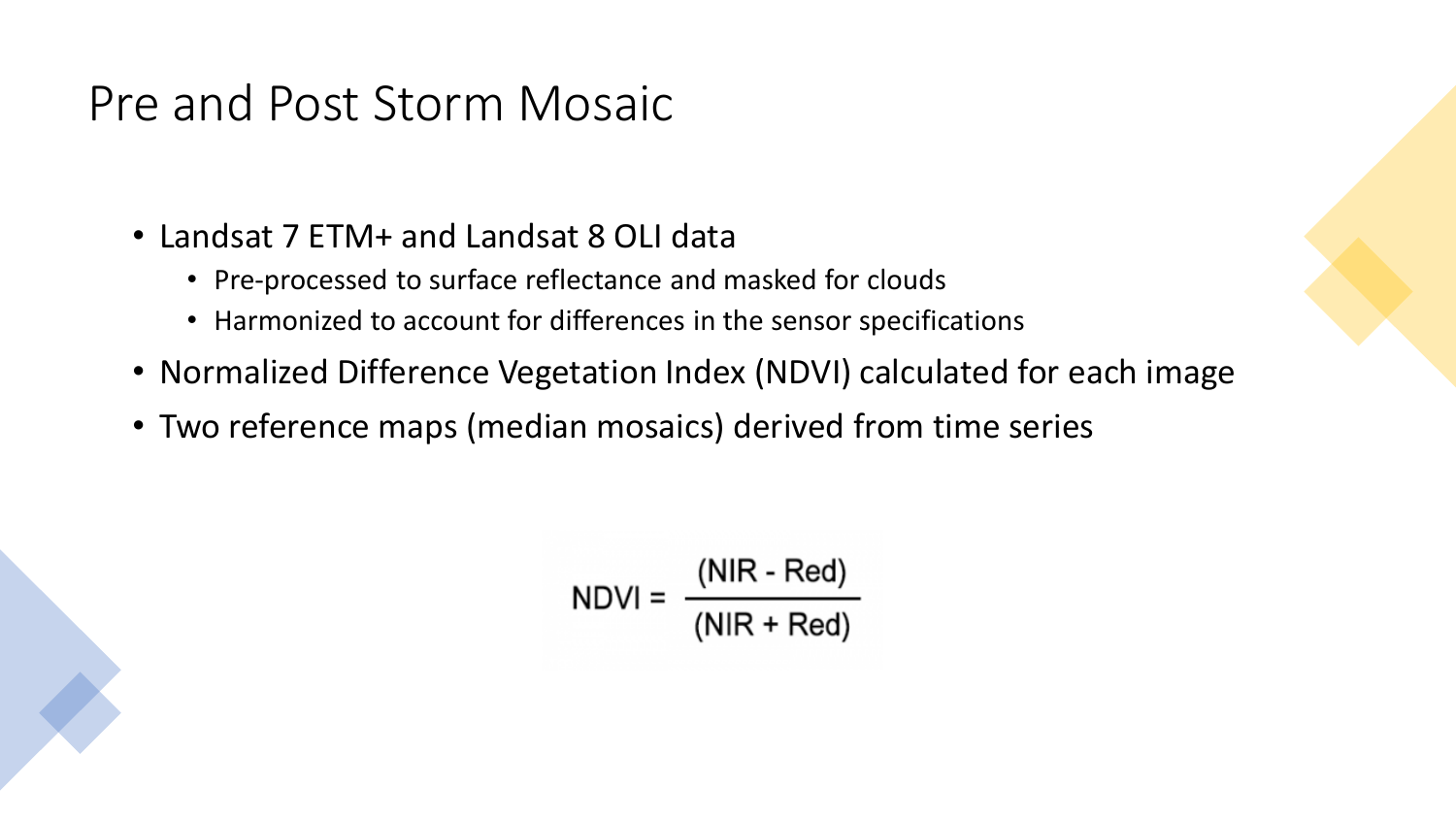## Mangrove Cover Classification



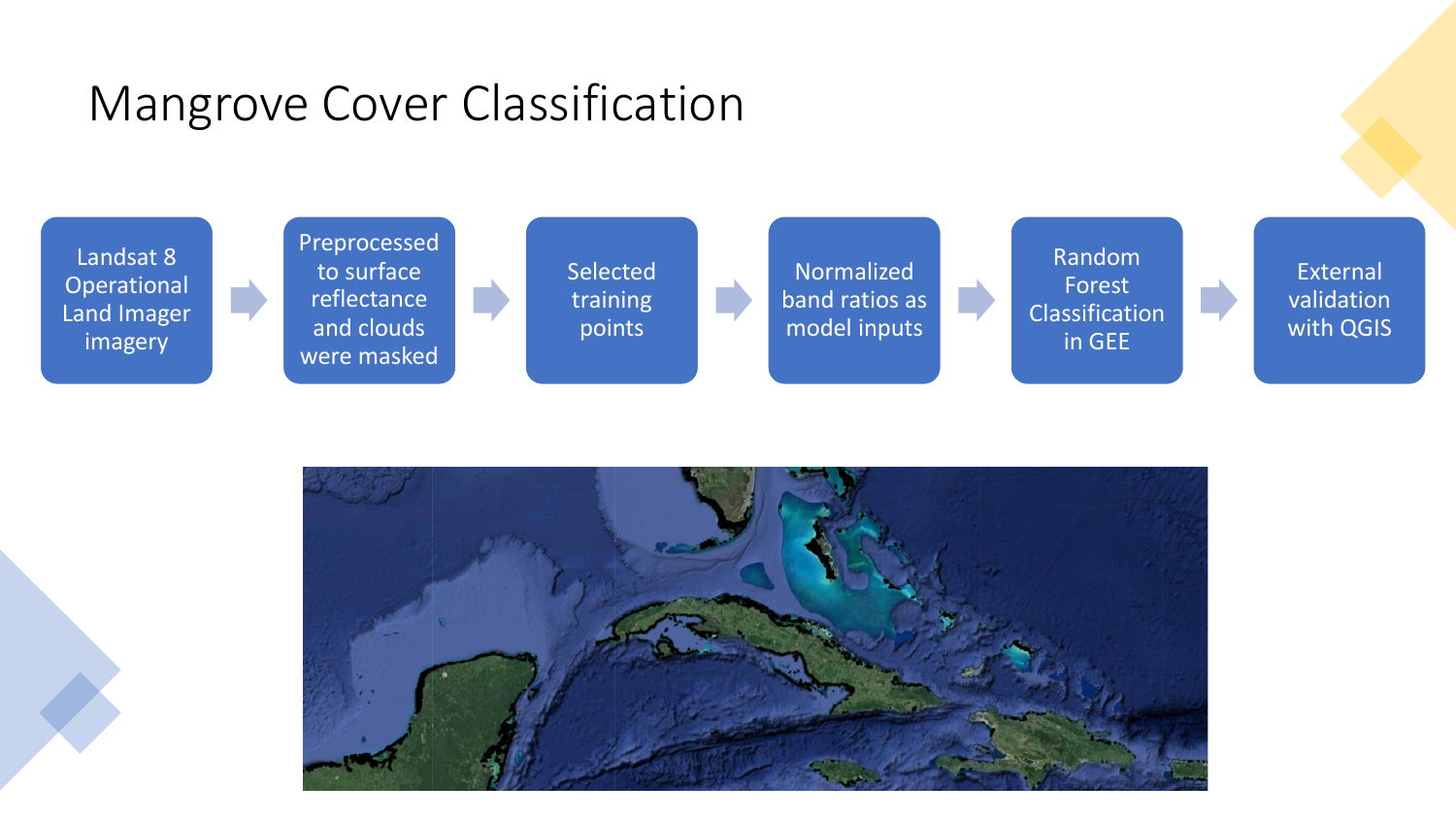# Damage

- NDVI anomaly average change relative to pre-storm reference
- Threshold of 0.2
	- Suffered losses of canopy material
	- Coincident with lidar-derived canopy height change



## Recovery

• Excluding data from October to December 2017

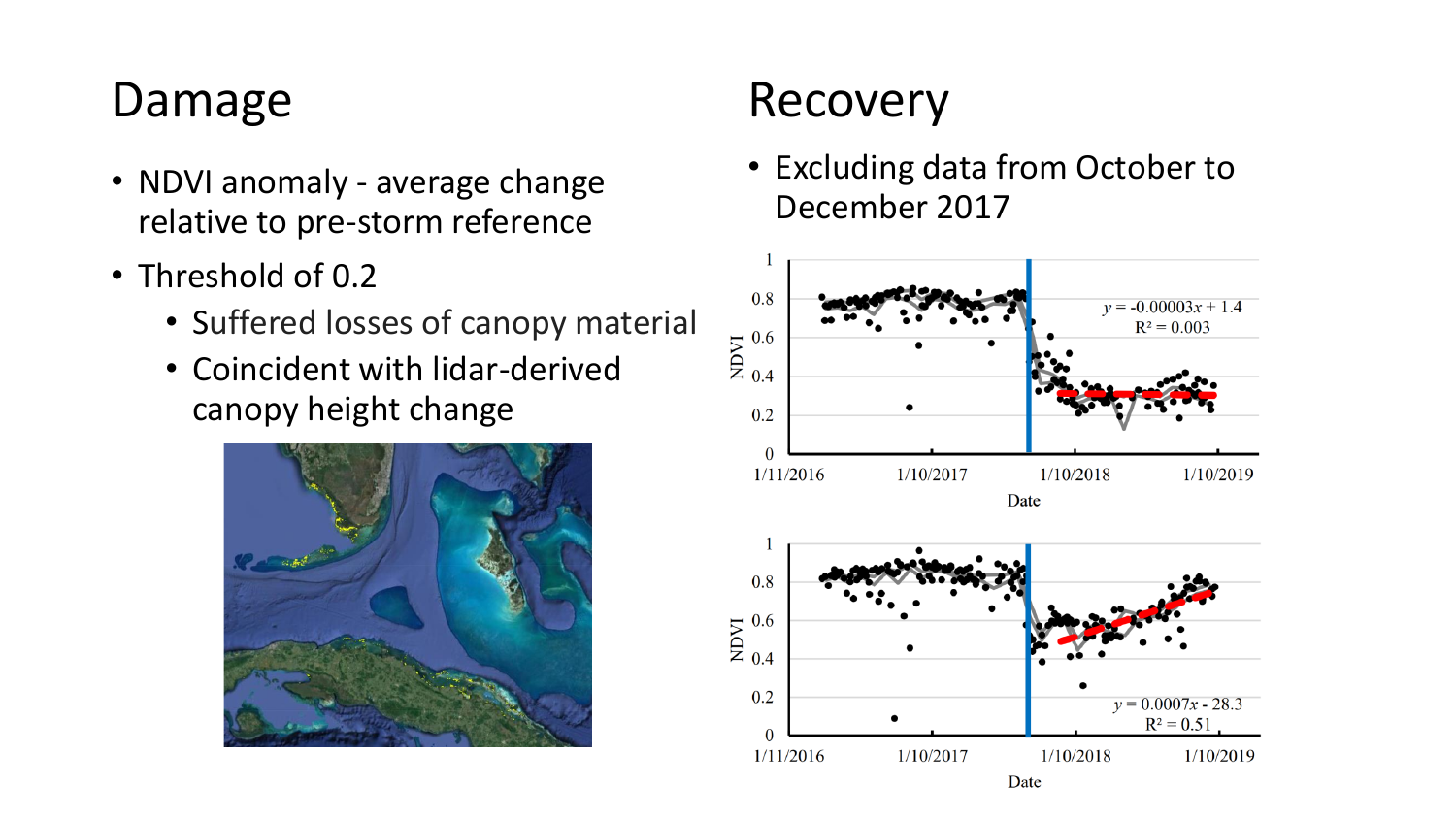### Time Series Modeling

- Modified continuous change detection algorithm
	- Determine timing and magnitude of NDVI changes as well as temporal distribution of dieback
- Processed dense Landsat image collection from 2016 2018
	- Removed observations affected by clouds, cloud shadows, and snow
	- Per-pixel Fourier series modeling and fitting with ordinary least squares (OLS) model
- Flagged change by differencing OLS predicted and observed index values

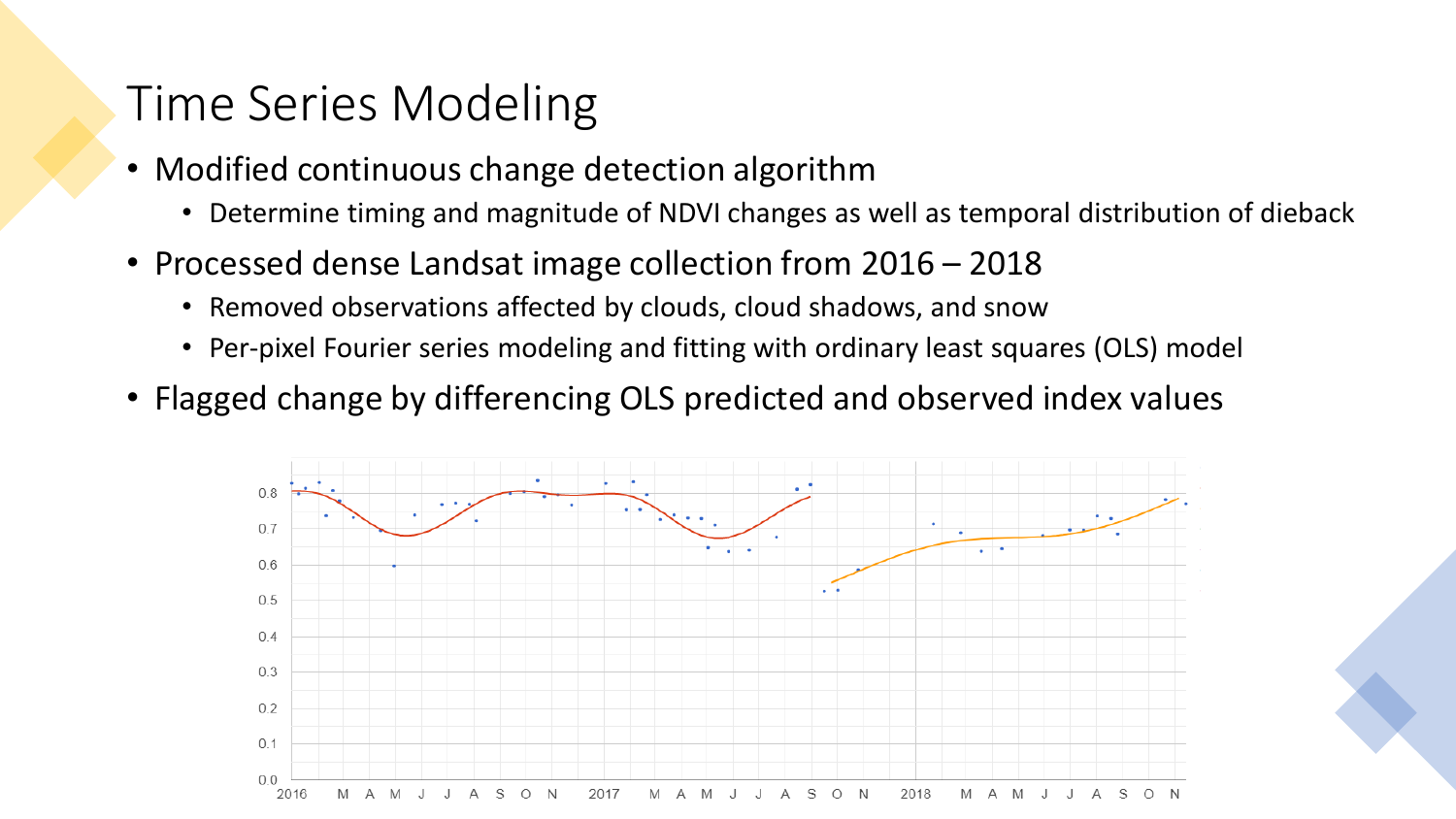# Additional Data and Analysis

#### Mangrove Drought History Index

- Developed Mangrove Drought History Index (MDHI) for damage analysis
- Three-year average mosaic of Palmer Drought Severity Index since 2001
- Severity calculated based on weighted drought class

#### Hurricane Storm Path

• GMAO modeled surface wind speed and categorized based on Saffir-Simpson

#### G-LiHT Airborne Lidar

• Mangrove canopy height map (Simard et al.)

#### Significance Test

• Two-sided Kolmogorov-Smirnov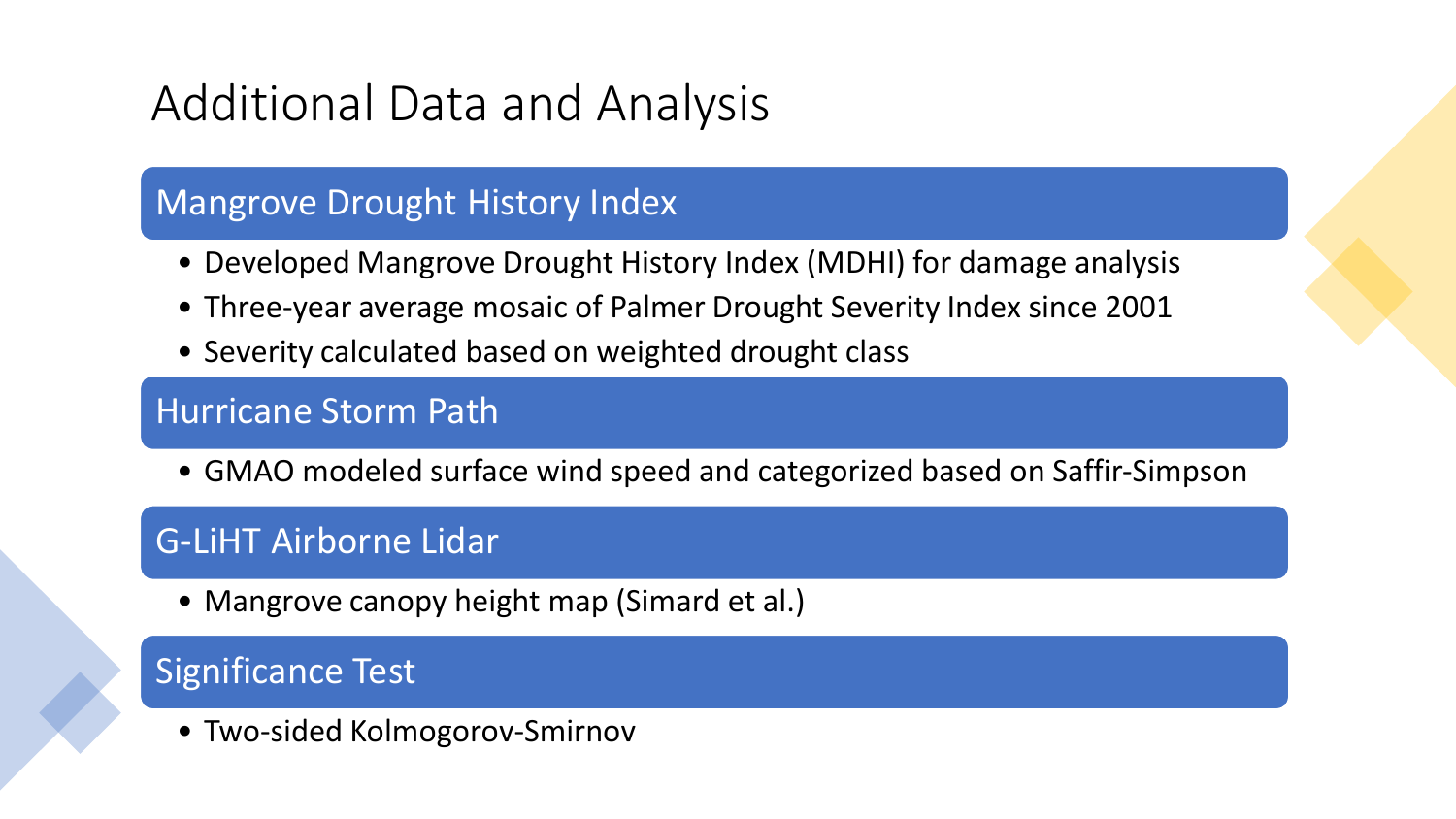### Results

#### **Large-scale dual impact with extensive damage**

- Unprecedented severe and widespread overlap
- Extreme mortality and over 1 million hectares of impact
- Drought has been significantly increasing since at least 2001

|                       | Damage (hectares) |
|-----------------------|-------------------|
| Overall               | 83,544.39         |
| <b>Storm</b>          | 77,478.00         |
| Drought               | 51,565.08         |
| Dual Impact 48,534.98 |                   |

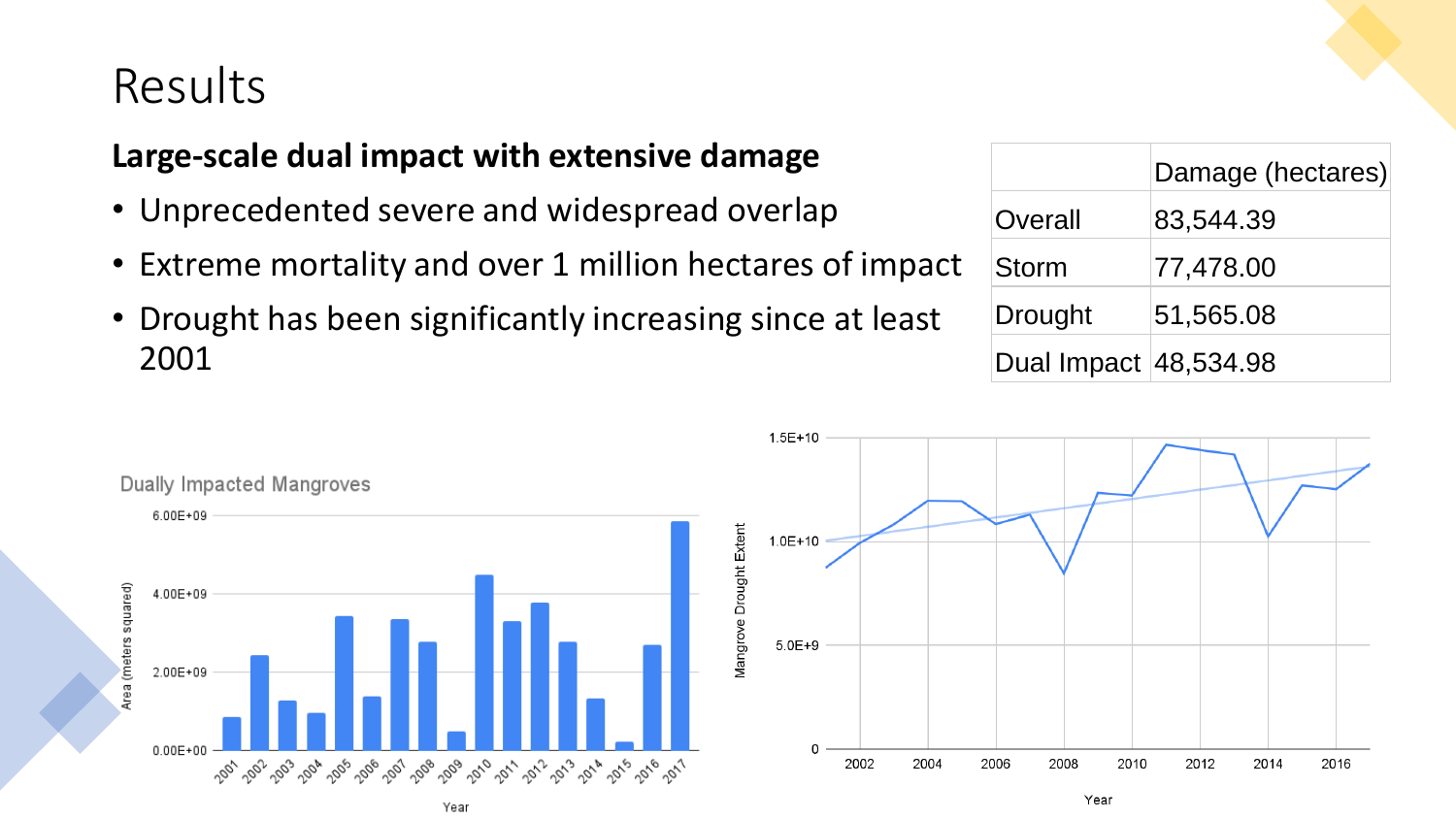### Results

#### Temporal patterns – **not all 2017 damage was due to Irma**

- Within the direct storm path 6.8% of all damage occurred prior to Irma's landfall
- Outside of storm path 52.85% of mangroves showed damage prior to Irma
- Previous studies attributed all 2017 damage to storms, but temporal analysis revealed two distinct groups of forest stands that experienced dieback
- Dieback due to Irma was taller and displayed larger canopy height variation



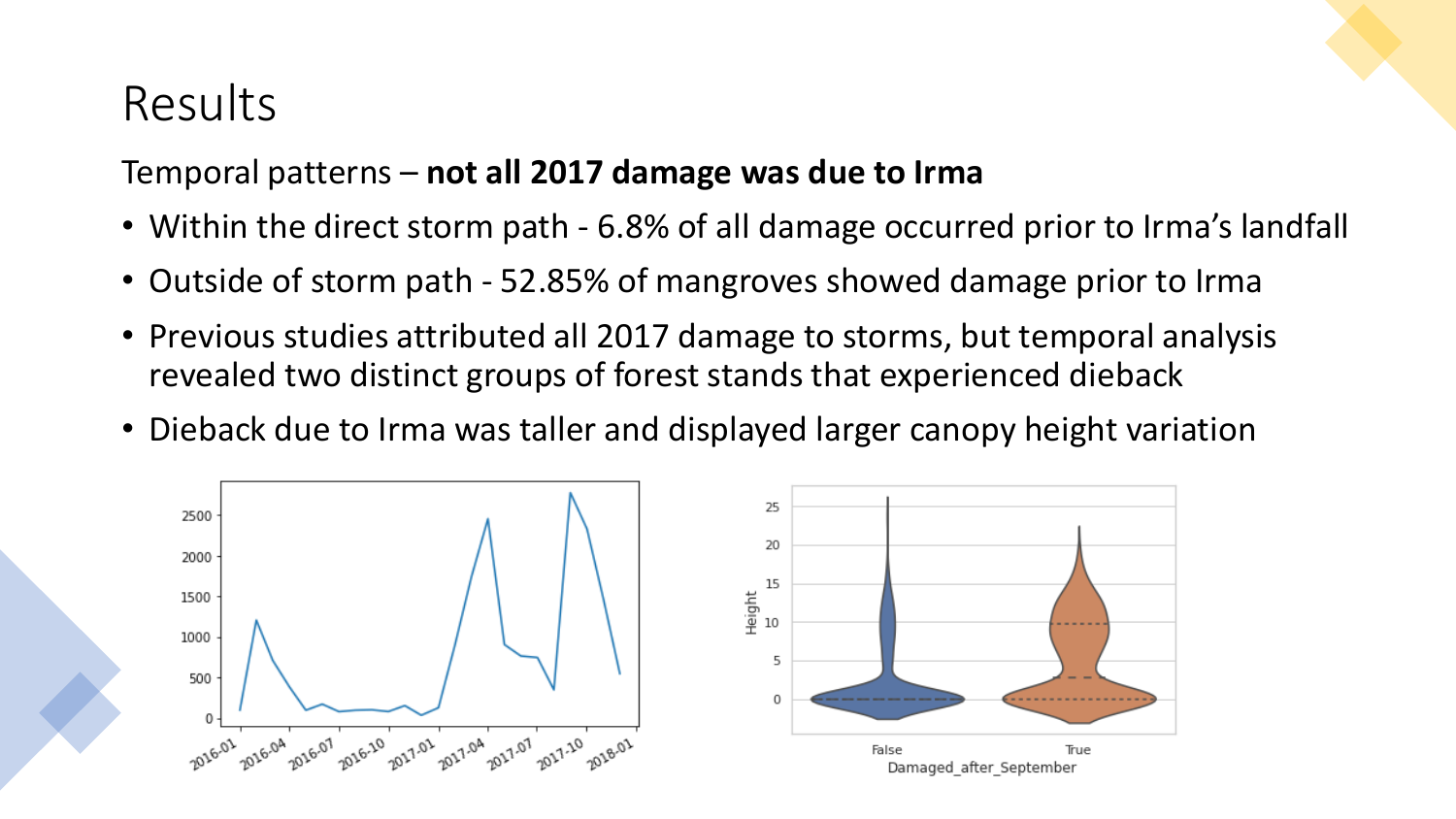## Results

#### **Drought stress and height adversely impact recovery**

- Storm areas not impacted by drought had better positive recovery trajectories
	- More positive recovery slope and shorter estimated time to return to pre-storm greenness
- Mangroves projected to recover tended to be shorter